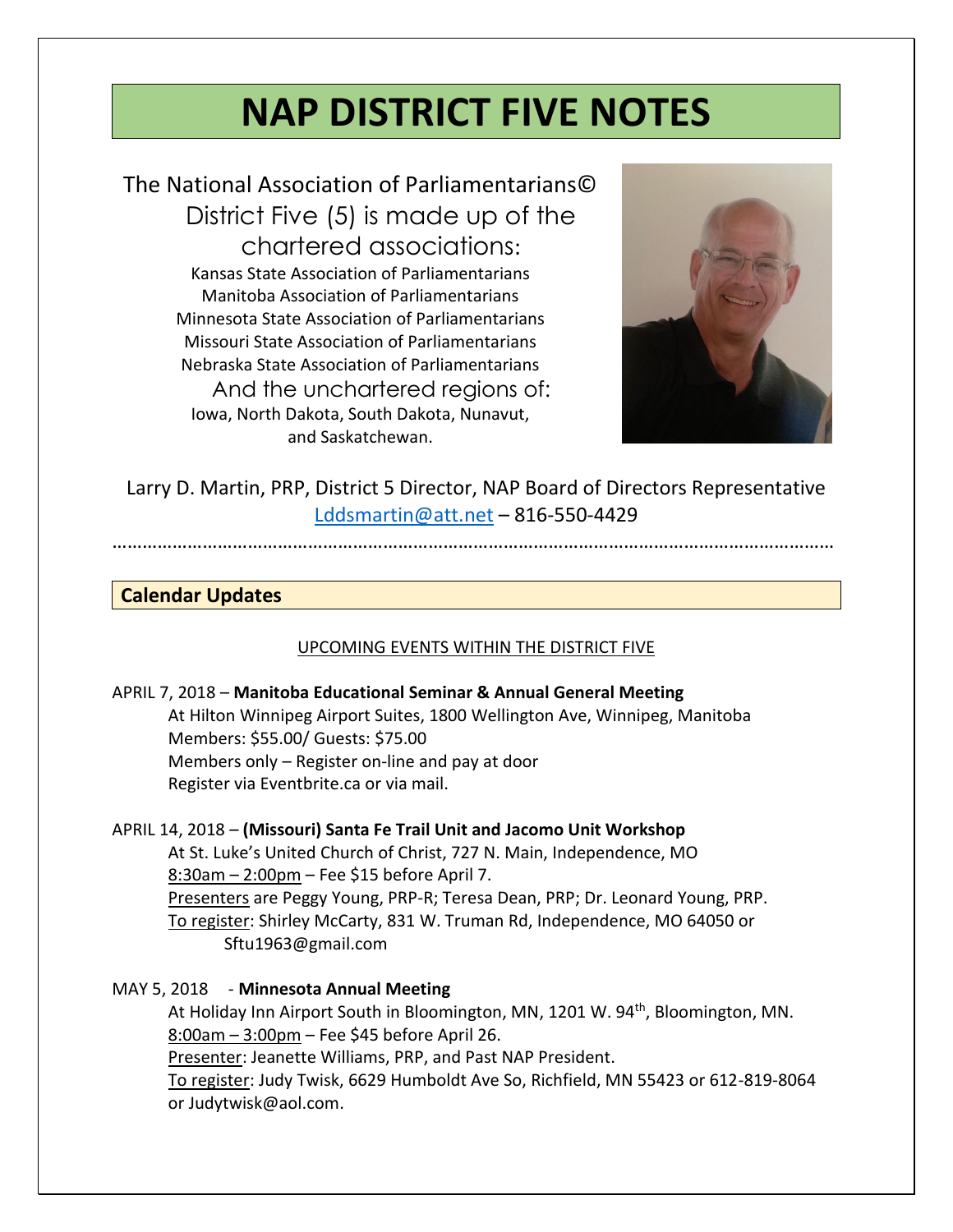### MAY 5, 2018 – **Missouri Annual Meeting** –

At St. Luke's United Church of Christ, 727 N. Main, Independence, MO. 12:30pm – 3:00pm –Fee free, pre-pay for lunch if desired before April 28. Presenter: Kevin Connelly, PRP, NAP Secretary and District 7 Director. To register: Virginia Berberick, PRP, 10908 W. 96<sup>th</sup> Terr, Overland Park, KS 66214, or 816-868-4275 or [Virginiaberberick@earthlink.net.](mailto:Virginiaberberick@earthlink.net)

### MAY 18-19, 2018 – **Nebraska Annual Meeting and Workshop**

May 18 - Annual Meeting, Awards Banquet, and Celebration of Leaders. At Fellowship Community Church, 86<sup>th</sup> and Holdrege, Lincoln, NE 6:00pm-9:00pm – Fee \$25 before May 11. May 19 – Workshop from 9:30am – 4:00pm – Fee \$75 before May 11. Presenter for workshop: Alison Wallis, PRP, titled "*The Law and RONR*". To Register: Nylanne Scheidegger, 3516 Laredo Lane, Hastings, NE.

### JUNE 23, 2018 – **District Five Conference**

At Mazuma Credit Union Community Room, 7260 W. 135<sup>th</sup> St., Overland Park, KS 66223 9:00am – 3:45pm – Fee \$30 which includes lunch, registered before June 16. Presenters: Virginia Berberick, PRP, titled "*Stairsteps to Learning Basic Parliamentary Procedure*", and Jeanette Williams, PRP, Past NAP President, titled "*Applying Secondary Amendments to the Primary Amendment "Strike Out and Insert."* To register: NAP HQ, via Stefanie Luttrell, 213 S. Main St, Independence, MO 64050, or 816-833-3892 or on-line to "parliamentarians.org" with STORE. [Download](http://www.parliamentarians.org/wp-content/uploads/2018/04/2018-D5Conference-Registration-Form3a.pdf)  [Registration Form](http://www.parliamentarians.org/wp-content/uploads/2018/04/2018-D5Conference-Registration-Form3a.pdf)

For hotel needs, The Holiday Inn Express and Suites, 7580 W. 135<sup>th</sup> St, Overland Park, KS 66223, 913-681-8400 or fax 913-681-8401. Request "NAP District 5" to book, 2queen beds room for \$125.00 plus 19.1% tax per room/day. Available to book for Friday, June 22 and/or Saturday, June 23. This is within walking distance to the Mazuma Credit Union Community Room.

Shuttles are not provided, but Uber, SuperShuttle, car rentals, and taxi cab are available from the MCI (Kansas City International Airport), and travel time about 25-35 minutes.

### September 7-9, 2018 - **NAP NATIONAL TRAINING CONFERENCE**

**Location:** Hyatt Regency, 2 Fountain Plaza, Buffalo, NY 14202 [www.hyattregency.com](http://www.hyattregency.com/) **Friday, Sept.7** at 8:00am breakfast included with registration until Sunday, **Sept.9** at noon.

**Full Conference registration**: \$399 till June 1. One-day registration: \$225 till June 1. **Hotel:** priced at \$129/night plus taxes. Contact [www.hyattregency.com](http://www.hyattregency.com/) or 888-421-1442; rates good until August 6, 2018.

Other Events at the NAP NTC:

**Sept.5-6** – PQC and PRC – contact NAP HQ for registrations.

**Sept.5-6** – Leadership Conference - \$75, contact NAP HQ for registrations.

………………………………………………………………………………………………………………………………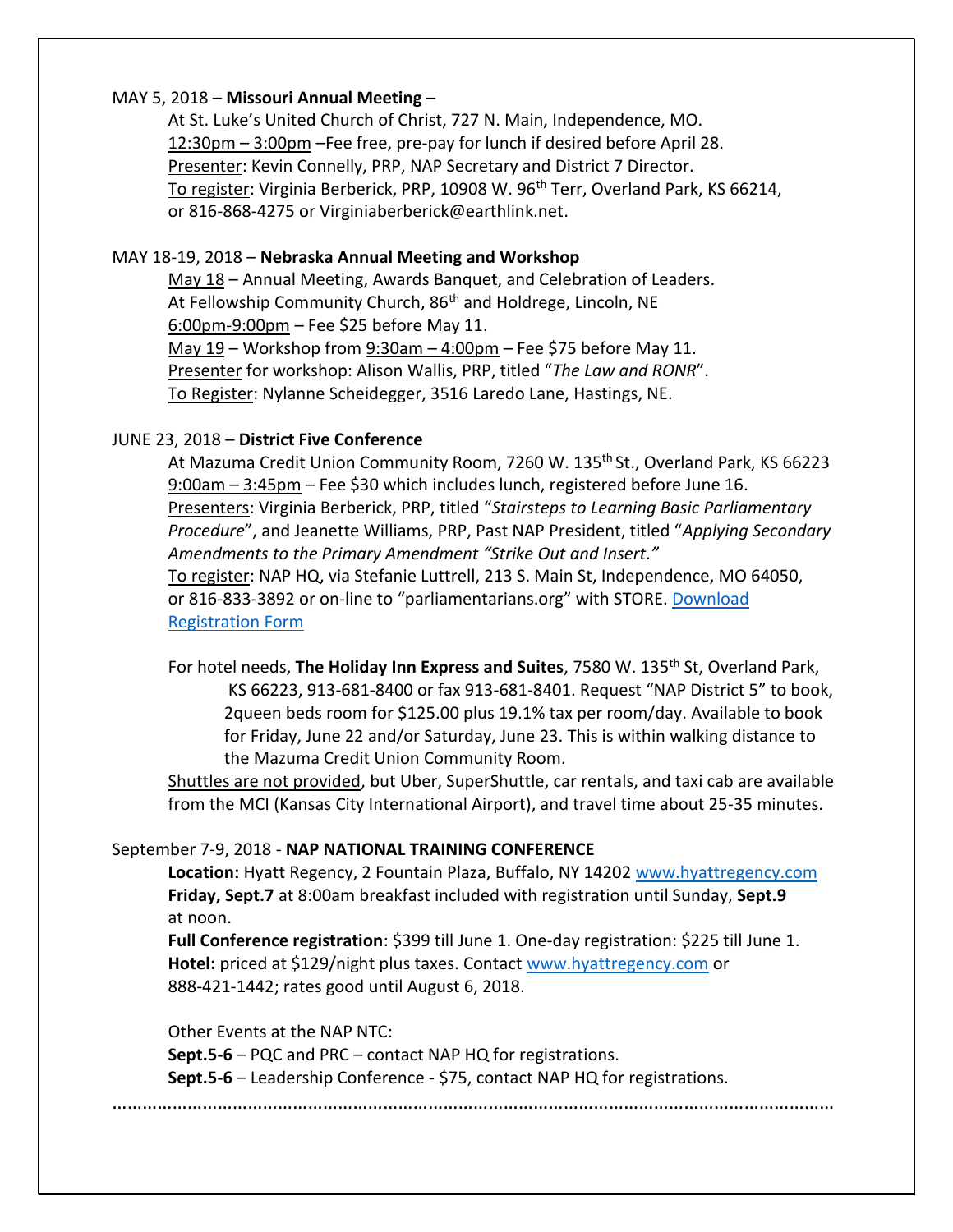# **Call to District Five Conference**

CALL TO THE DISTRICT FIVE CONFERENCE is extended to all members and friends of the NAP District Five for (Saturday) June 23, 2018 in Overland Park, Kansas. Registration details and registration is included in this newsletter.

One piece of business of this conference is to elect the district director for the 2019-2021 term. NAP Bylaws ARTICLE IV. Divisions. Section 2. B. District Director. 1. state that the director shall be a registered or professional registered member who have their principle residence in the district at the time of the election. Submit your name and any short bio as soon as possible to me so that notification can be sent to the district members prior to the conference.

Two of our district members will bring an educational component to the conference. Virginia Berberick, PRP, from Kansas will bring "*Stairsteps to Learning Basic Parliamentary Procedure*," geared to newer members or prospective members. We hope that **Each One, Reach One** to invite those in their circle of friends to our conference and see if this is an organization they may consider joining.

Jeanette Williams, PRP, and Past NAP President, from Minnesota will bring "**Applying Secondary Amendments to the Primary Amendment "Strike Out and Insert,"** geared to a more complex and advanced learning component. Her presentation's focus is on the intricacies of secondary amendments to the primary amendment "amend by striking out and inserting." We encourage every district member to attend, and to bring those who might have interest in Roberts' and the rules we live by in our units, associations, district, and national.

This district director would like to expand his thoughts to how the District Five can grow and be more impacting within NAP. The theme for 2017-2019 is **"Each One, Reach One,"** as outlined in the December 2017 district newsletter. The advantage of viewing your circle of friends as potential members of NAP is not just to grow the larger NAP circle. There was a point in your life where you believed that the tenets of *Roberts' Rules Newly Revised* would meet your needs and you joined a unit or became an MAL within NAP. Your point of learning about new understandings of Roberts' occurred because you networked with others of similar passion.

Our upcoming district conference on June 23, 2018 allows for you to invite your friends who might be interested. As "**Each One, Reach One**" encourages you to be the tip of the arrow to help others see what NAP is about, the district conference can help them see how much fun and networking this brings to them while learning about quality ways to bring about effective meetings. Mrs. Berberick's presentation highlights basic procedures for the newly interested potential member, and Mrs. Williams' presentation gears to a more complex point for experienced members. Both needs are met. While friends are not authorized to voice and/or vote during the business meeting, they can view how it's done.

We look forward to seeing you at the conference.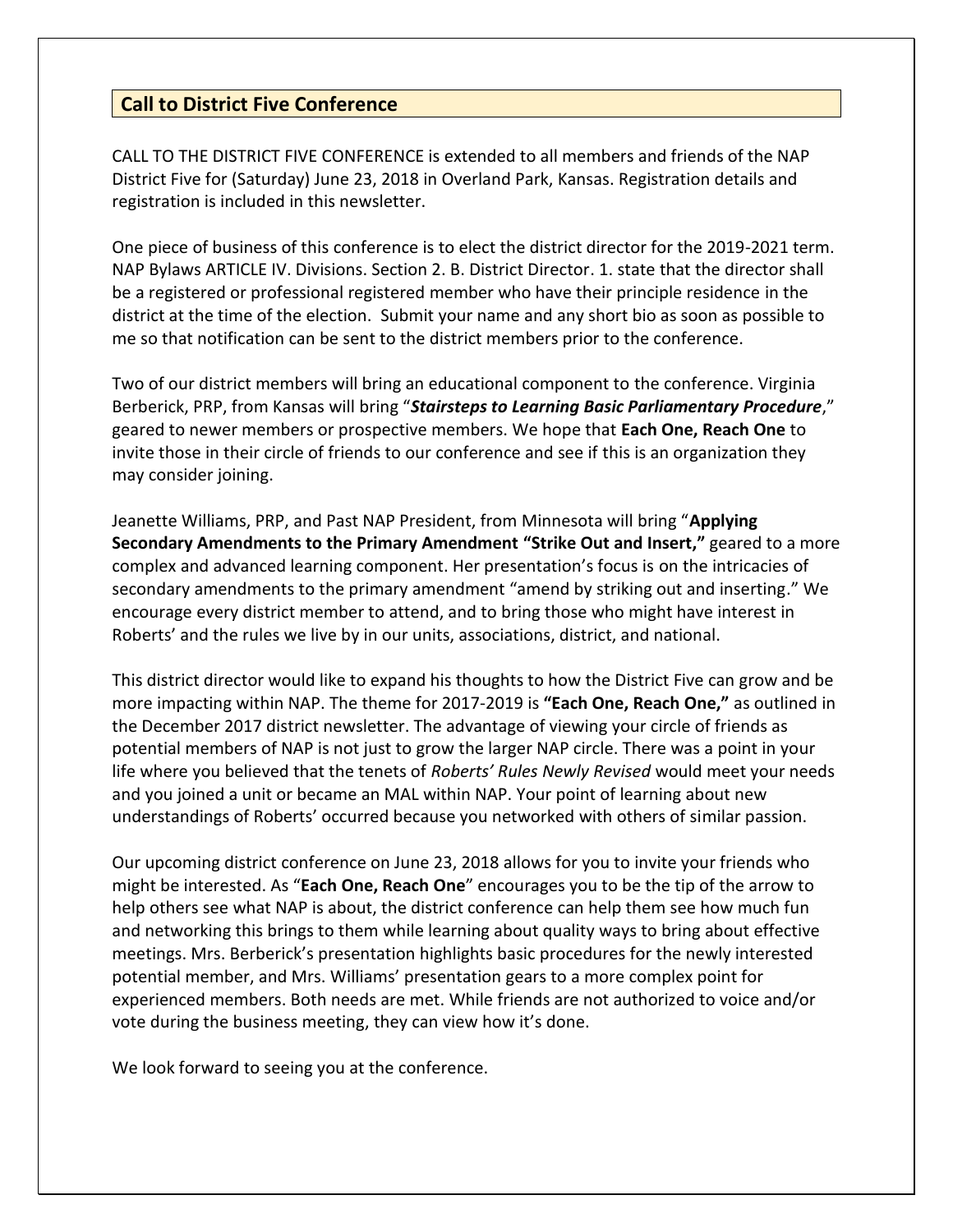# LARRY D. MARTIN, PRP 2017-2019 District Five Director

………………………………………………………………………………………………………………………………

# **Parliamentary Pictures!**



Installation during the 2017 NAP Biennial Convention



District Director's first meeting with President Jim Jones

Got pictures? Send them to us, we'll be happy to include them!

………………………………………………………………………………………………………………………………

# **Proposed NAP Bylaws Amendment**

# DISTRICT FIVE CONFERENCE

AMENDMENT TO BE PRESENTED AT THE CONFERENCE TO RECOMMEND A PROPOSED AMENDMENT TO THE NAP BYLAWS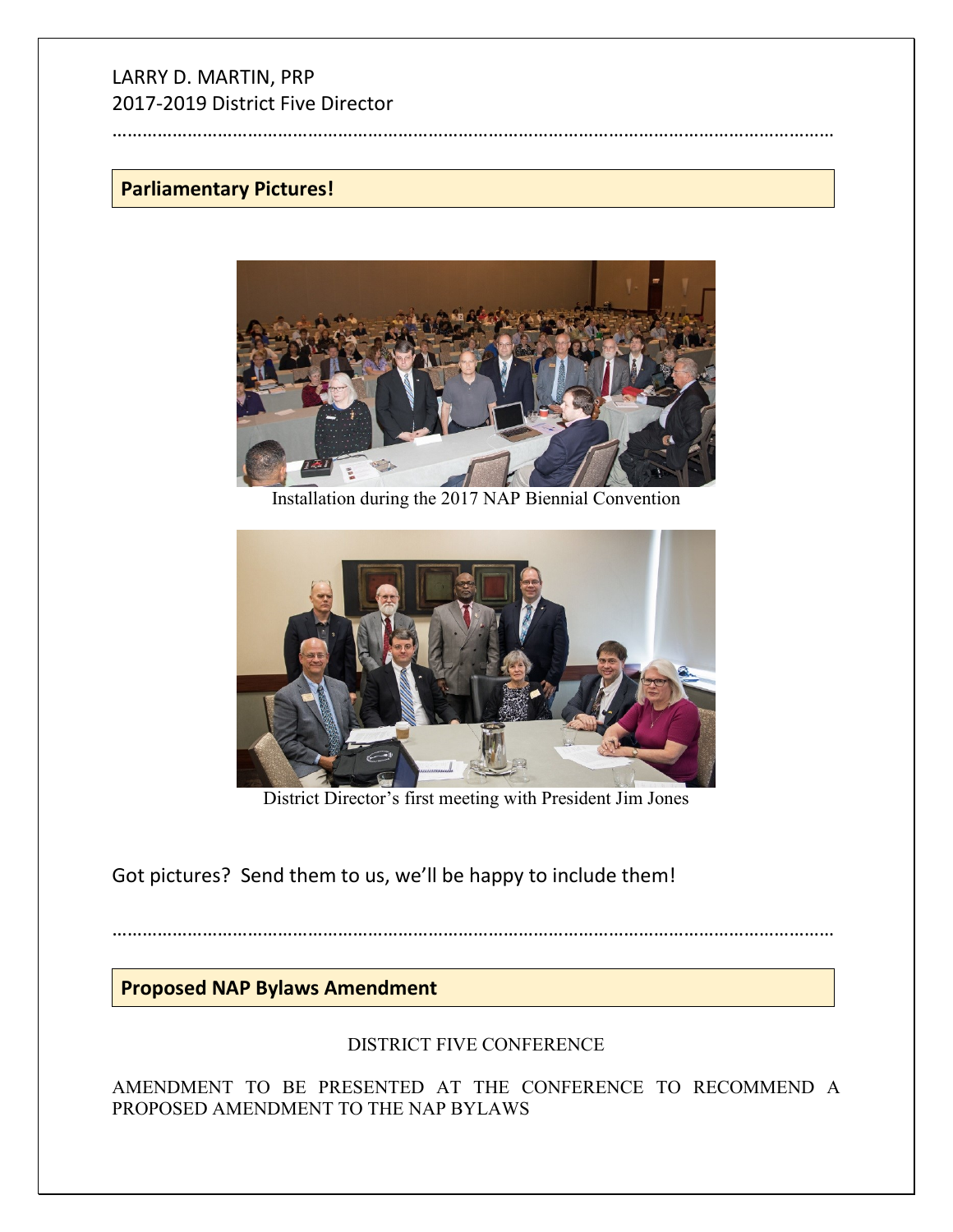## **Current NAP Bylaws**:

ARTICLE IV. DIVISIONS.

Section 2. Districts. A. District Conferences

2. Each district director shall send the written call of the district conference no fewer than fortyfive and no more than sixty days before the district conferences.

Amend by Striking "forty-five and no more than sixty" and inserting "**sixty and no more than one-hundred eighty days**".

| <b>CURRENT READING</b>       | <b>AMEND</b>                                              | <b>WILL READ</b>                                          |
|------------------------------|-----------------------------------------------------------|-----------------------------------------------------------|
| ARTICLE IV. DIVISIONS.       | 2.                                                        |                                                           |
| Section 2. Districts. A.     | Each district director shall                              | Each district director shall                              |
| District Conferences. 2.     | send the written call of the                              | send the written call of the                              |
|                              | Each district director shall district conference no fewer | district conference no fewer                              |
| send the written call of the |                                                           | than forty-five and no more   than sixty and no more than |
| district conference no fewer | than sixty sixty and no                                   | one-hundred eighty<br>days                                |
| than forty-five and no more  | more than one-hundred before the                          | district                                                  |
| than sixty days before the   | eighty days before the conference.                        |                                                           |
| district conference.         | district conference.                                      |                                                           |
|                              |                                                           |                                                           |

### **Submitted by: District 5 Conference**

**Rational:** District directors need more time to create their district's conference locations and hotel reservation information. District attendees should receive information on the district conferences in sufficient time to make hotel and air reservations for the best rate. Sixty days is not sufficient time to get the best rate for air flights and should therefore be extended.

District Five Conference recommends that NAP adopt this amendment at the 2019 NAP Biennial Convention.

………………………………………………………………………………………………………………………………

# **Committee to Review and Approve the Minutes**

For organizations that holds meetings more than three months apart (or if a major change in members of the assembly is anticipated), a committee to review and approve the minutes (sometimes called a "minutes committee") should be established for the purpose of reviewing and accepting the minutes of the meeting. By taking this action, the minutes will be addressed by people who have recent memory of events and are more likely to accurately reflect the events of the meeting.

### **Committee Function**

During the meeting in question, a motion to establish a committee to review and approve the minutes (minutes committee) for the purpose of amending and reviewing the minutes should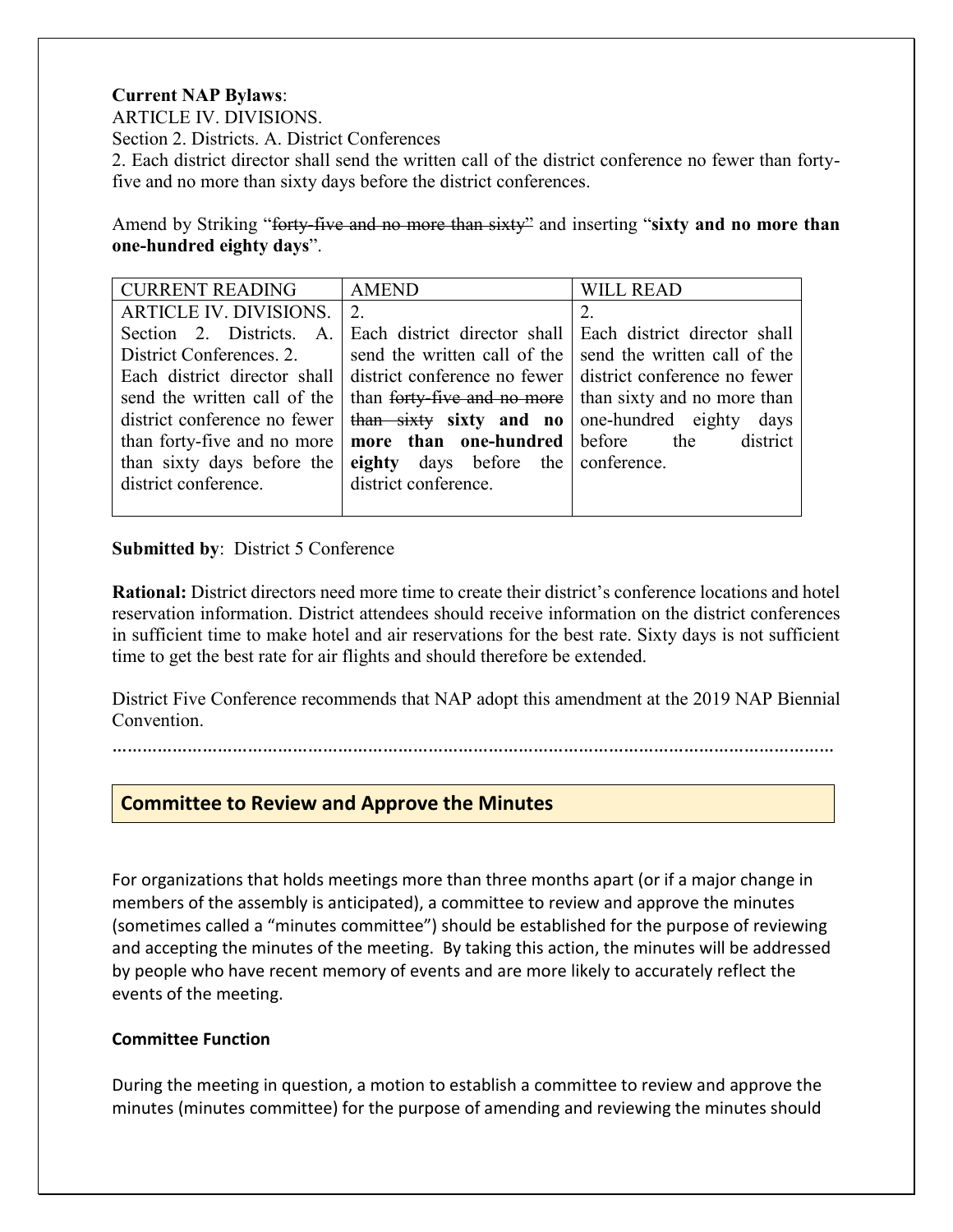be made and approved. The committee should be given authority to modify and approve the minutes. The assembly can be reminded that any error that may be found after the committee approves the minutes can be changed simply by a motion to *amend something previously adopted*.

A sample motion to create the committee is below:

*"I move to create a 5 member committee to review and approve the minutes with instructions to complete the task of review and approval of this meeting's minutes within 10 days and that they report back at the next meeting."* 

When the meeting is adjourned, the secretary formalizes the minutes and presents a copy to the chair of the minutes committee. The minutes committee then convenes and reviews the minutes as they would normally and decides on any corrections necessary—usually in cooperation with the Secretary. It may also be worthwhile to distribute preliminary copies of the minutes to the members of the assembly and invite them to offer suggestions either informally or at a formal hearing.

At the next meeting of the assembly, the minutes can be read or not read (dispensed with). The chair states that the minutes were approved by the minutes committee but also mentions that corrections to the minutes can still be made when discovered.

### **References**

"If the next business meeting is more than three months or if there will be a change or replacement in a portion of the membership, the executive board or a committee appointed for the purpose should be authorized to approve the minutes." – RONR (11th ed.), p. 474, XV, 31- 33

"A draft of the minutes can be sent to all members in advance (usually with the notice of the next meeting). In such case, it is presumed that the members have used the opportunity to review them." – RONR (11th ed.), p. 474, XV, 19-21

"If an error in the minutes is discovered after their approval, a motion to amend something previously adopted is in order." – RONR (11th ed.), p. 475, XV, 18-20

PAUL D. MCDONALD 2017-2019 District Five Newsletter Editor

………………………………………………………………………………………………………………………………

# **Call For Papers**

The District Five Newsletter is published quarterly and welcomes contributions from its members. Articles, submissions, and items for the calendar may be made